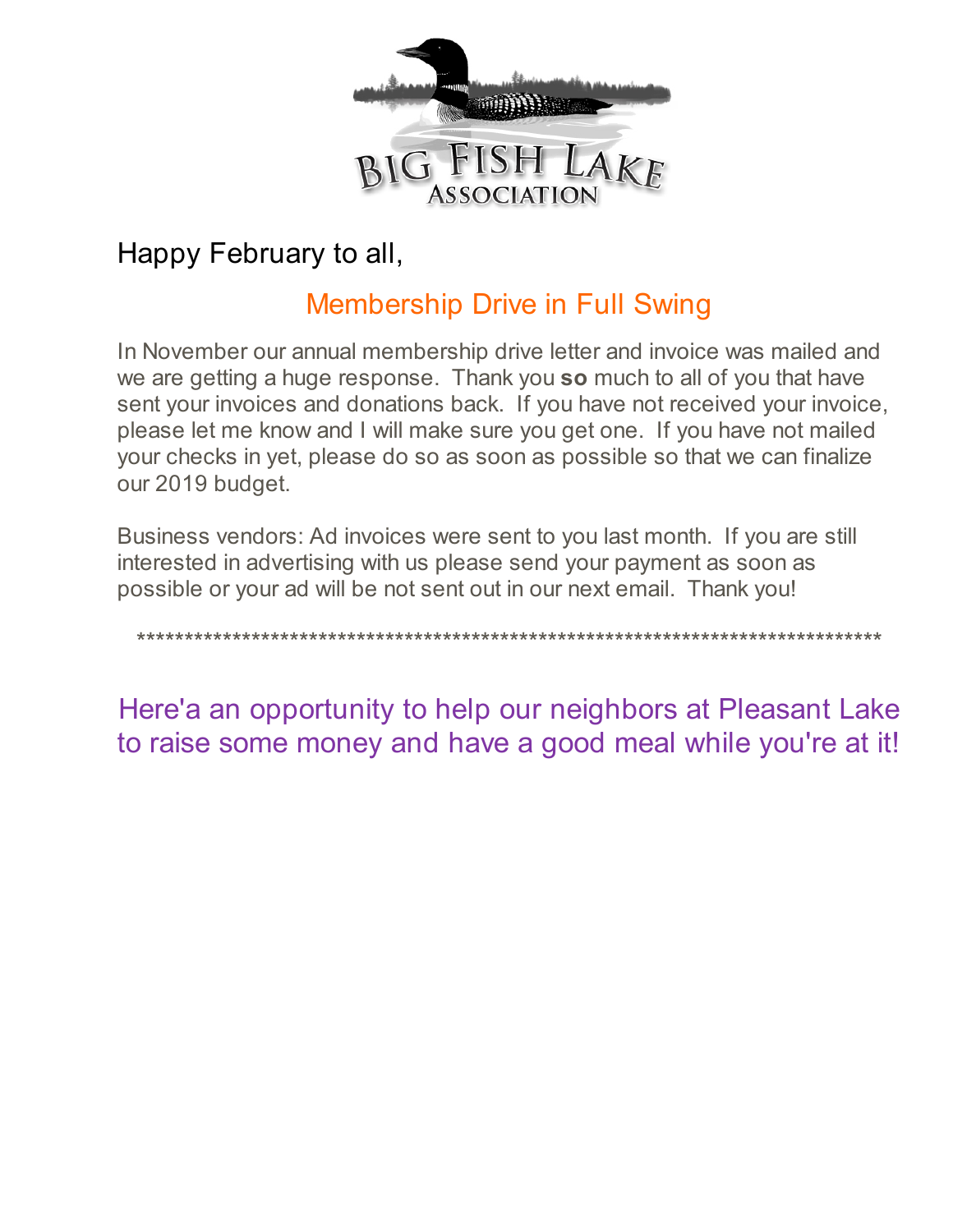

PosterMyWall.com

Please note that the 2018 Tax Receipts were mailed on January 28th, if you made a donation in 2018. Please let me know if you have not received yours and I can send you another receipt. 2019 receipts will be sent later. Thank you!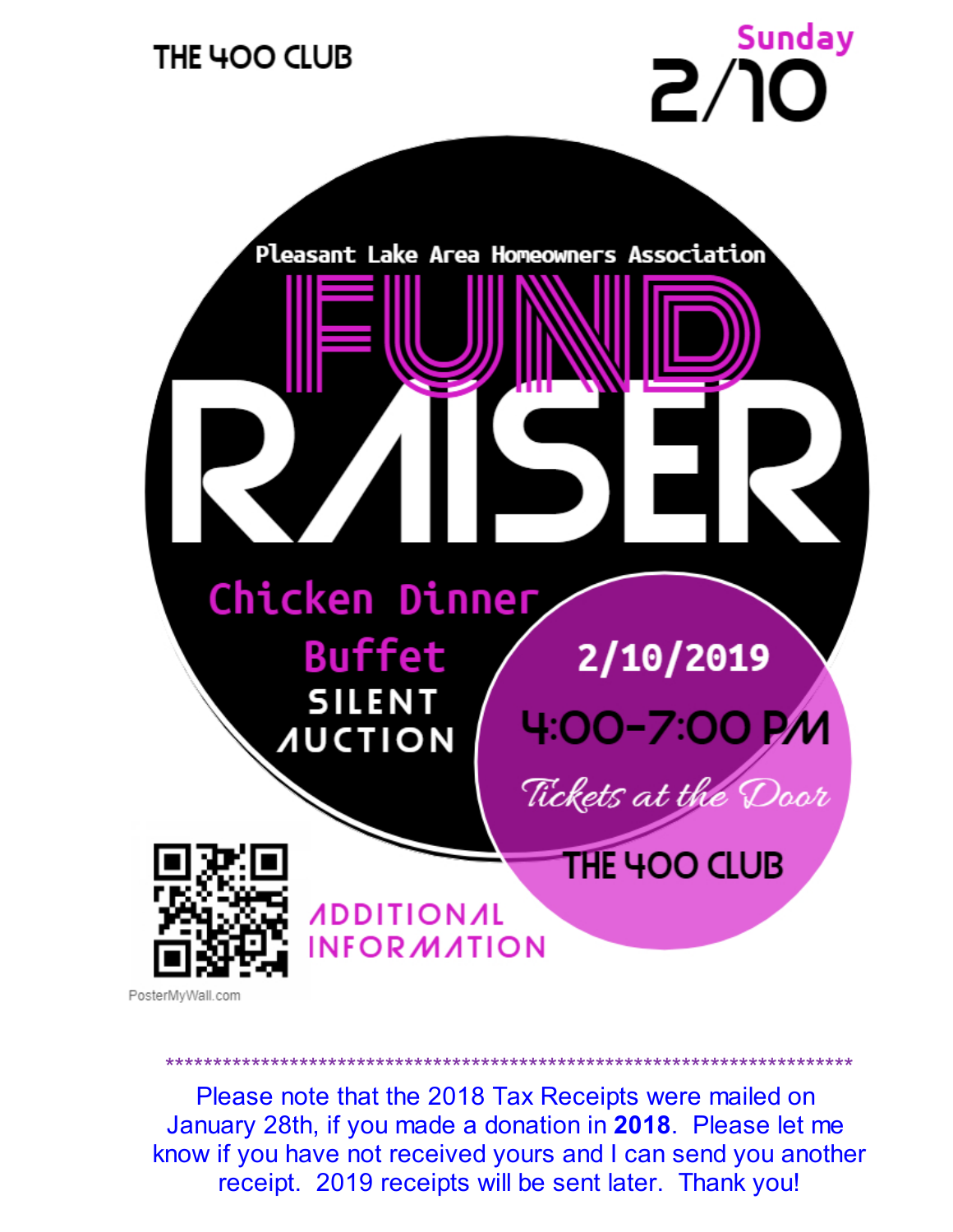## Stay warm!

Gratefully,

## Kit Ferber President 320-249-4800

## **Kraemer Trucking & Excavating, Inc. ~ Gold Member**

P.O. Box 434, Cold Spring, MN 56320  $320 - 685 - 3024 \sim$  office  $320 - 250 - 1384 \sim$  cell [www.kraemer-inc.com](http://www.kraemer-inc.com) or jeffk@kraemer-inc.com

Specializing in all types of Commercial and Residential Excavating and Septic Systems. Including Delivery of Black Dirt, Washed Sand, Rock Indoor/Outdoor Storage, and Rip Rap.

## **Hirschfeld Real Estate,**

**Josh Hirschfeld, Silver Member** 27867 County Road 50, Cold Spring 320-493-1269 [www.joshhirschfeld.com](http://www.joshhirschfeld.com) Residential and Commercial Real Estate Services

### **Ferdinand F. Peters, Attorney at Law, Bronze Member**

842 Raymond Ave., Suite 200 St. Paul, MN 55114 651-647-6250 [ferdpeters@ferdlaw.com](mailto:ferdpeters@ferdlaw.com)

## [www.ferdlaw.com](http://www.ferdlaw.com)

A fullservice law firm dedicated to providing a wide range of legal representation, with special emphasis on  $320-980-2710 \sim$  cell representing entrepreneurs in creating legal entities, and in real estate law, estate planning and family cabin [www.jklandscape.com](http://www.jklandscape.com) ownership law, and litigation in state and federal courts.

## **The Green Team, Rhonda Green, Bronze Member**

#### **Please patronize our advertisers. They help pay for our emails!**

#### **In Tune Marine**

18942 Co Rd 83

Richmond, MN 56368

320-685-3410

[www.InTuneMarine.com](http://www.intunemarine.com)

#### FULL SERVICE MARINE DEALERSHIP

Winterization, Pick up and Delivery, Trailer Rentals, Inboard/Outboard Service, I/O and Sterndrive Service, CustomRigging and MORE!

### **Kraemer Heating & Air Conditioning**

## **~ Josh Kraemer**

21034 Fruitwood Road, Richmond 320-597-7272 [www.kraemerrefrigeration.com](http://www.kraemerrefrigeration.com) Heating & air conditioning installs & service.

#### **JK Landscape Construction**

19512 Hubble Road, Clearwater, MN 55320  $320 - 558 - 4445 \sim$  office jerry@jklandscape.com Our teamof professionals will help your property look exquisite with our proven, state-of-the-art landscaping service. Call about homes we've done on Big

Fish Lake recently.